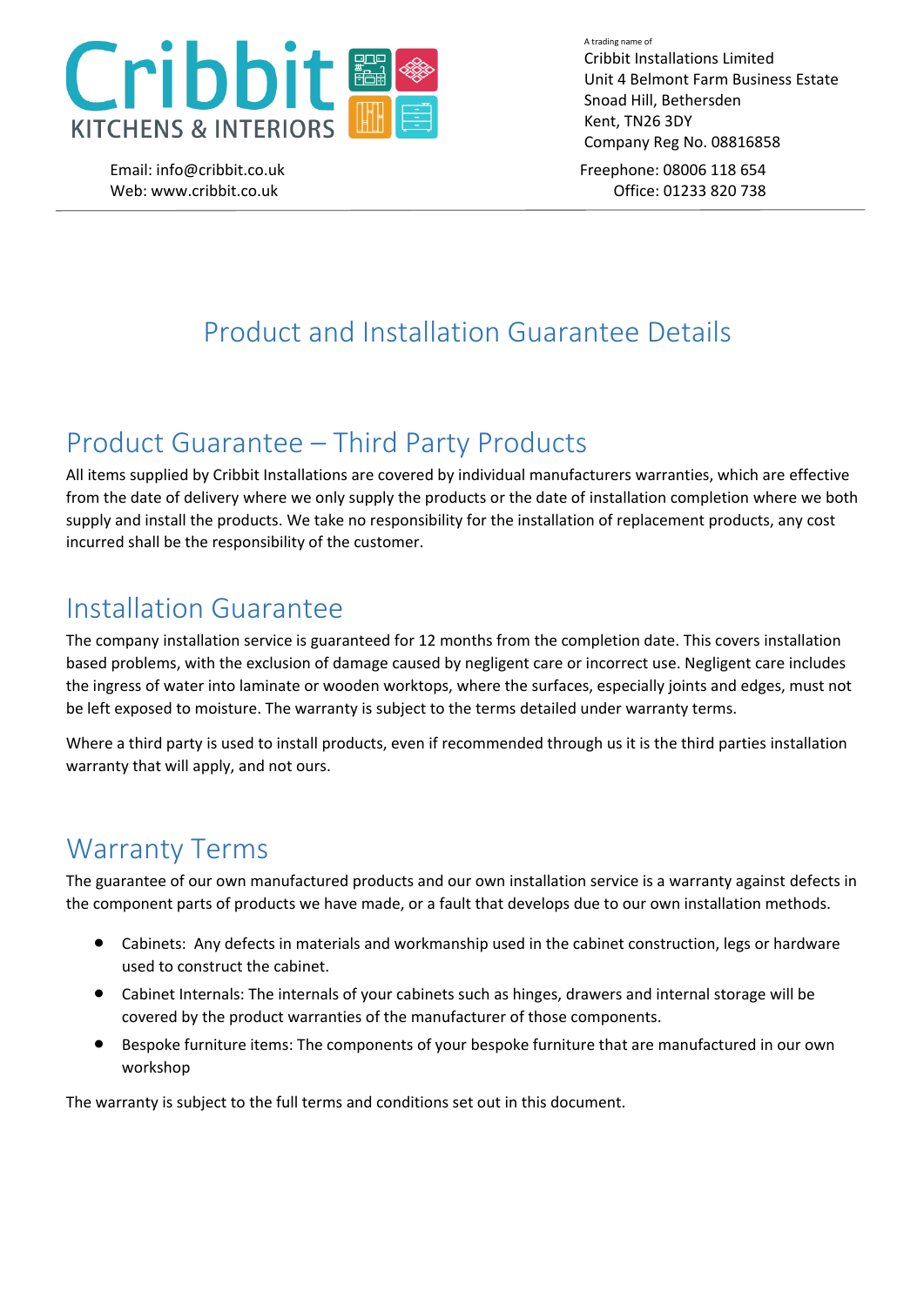

Email: info@cribbit.co.uk Freephone: 08006 118 654 Cribbit Installations Limited Unit 4 Belmont Farm Business Estate Snoad Hill, Bethersden Kent, TN26 3DY Company Reg No. 08816858

A trading name of

Web: www.cribbit.co.uk Debit.co.uk Debit.co.uk Debit.co.uk

## Warranty Periods

The warranty starts on the date of purchase and lasts for the following number of years:

- Doors
	- o 4 years for painted products
	- o 3 years for edged MFC / MDF products
	- o 2 years for high-gloss edged MFC / MDF products
	- o Manufacturer periods for doors we buy-in for your project
- Solid Wood
	- o 4 years
- Cabinets and constructed frames
	- o 5 years

### Exclusions and Limitations

The following are not defects in our products and are not covered by the Guarantee:

- Wear and tear
- Cuts and scratches, chips or dents that appear after product delivery
- Imperfections in the finishes of natural materials
- Imperfections in the finish that cannot be seen from an arm's length away
- Accidental damage
- Damage due to the ingress of water
- Fading over time
- Failure to maintain and clean product in accordance with instructions
- Damage or deterioration due to exposure to salt-water or salt-air
- Damage as a consequence of local heating due to ovens, toasters, or any other source of localised heat
- Damaged caused as a consequence of localised sources of steam, such as dishwashers, kettles, steamers, slow cookers or other localised sources of steam and moisture.

### Who does the warranty apply to

You are entitled to claim the Guarantee if

- You are the original purchaser and have kept the original purchase receipt or invoice
- You are the first owner since a new build or renovation project where we have supplied the products or services to the main contractor completing the works
- You have followed the product care instructions provided to you. Copies of these are available on request
- Our product was purchased for personal, domestic or household use only
- Our product has been fully paid for

If you wish to make a claim under the warranty, please contact us within the warranty period using the contact details on this form or on our website, having your product details, proof of purchase (invoice) and your contact details ready. We will arrange with you for our product to be inspected.